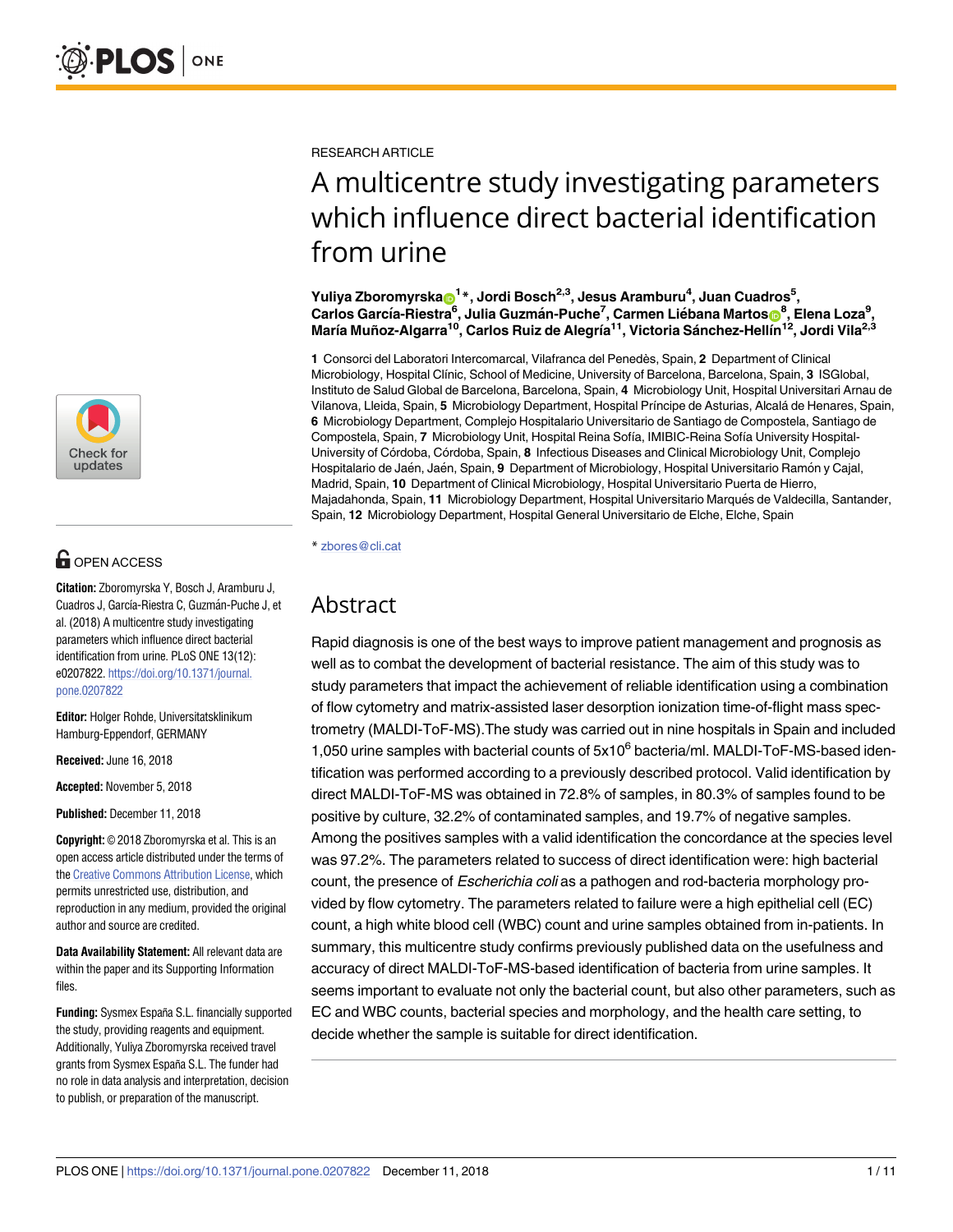<span id="page-1-0"></span>

**Competing interests:** Sysmex España S.L. financially supported the study providing reagents and equipment. Additionally, Yuliya Zboromyrska received travel grants from Sysmex España S.L. This does not alter the authors' adherence to PLOS ONE policies on sharing data and materials. The funder had no role in data analysis and interpretation, decision to publish, or preparation of the manuscript. There are no patents, products in development or marketed products associated with this research to declare.

# **Introduction**

Urinary tract infection (UTI) is one of the most frequent infections attended in primary care and hospital settings  $[1, 2]$  $[1, 2]$  $[1, 2]$  $[1, 2]$ . UTI is an important cause of morbidity and mortality as well as one of the major causes of prescribing antimicrobial therapy[ $3, 4$  $3, 4$ ]. In recent years we have observed a rise in bacterial resistance, not only in hospitals but also in the community[[5](#page-8-0)]. This makes the choice of appropriate empirical therapy difficult and could have a negative impact on patient outcomes. Therefore, there is a need for rapid diagnostic tools which could improve patient management and treatment, especially in patients with pyelonephritis and urinary sepsis, providing rapid and accurate information within a few hours.

Matrix-assisted laser desorption/ionization time-of-flight mass spectrometry (MALDI-- ToF-MS) has become a standard method for bacterial identification (ID) in most of Clinical Microbiology laboratories, mainly in colonies of microorganisms grown on culture media. Although MALDI-ToF-MS can be used for ID from direct biological samples, it has several limitations. There is a need for sufficient numbers of bacterial cells and sample volume. The presence of human cells as well as proteins and other organic components requires sample preparation before analysis with MALDI-ToF-MS. Successful direct ID from urine samples has been previously reported[[6,](#page-8-0) [7\]](#page-8-0). Nevertheless, urine is the most common sample processed in microbiological laboratories. The rate of negative samples can be of up to 60–70% of total urine samples received [\[8,](#page-9-0) [9](#page-9-0)]. Flow cytometry can classify and count different cells present in the sample, including human cells and bacteria. Currently this method is widely used for the detection of negative urine samples to avoid their cultivation [\[10,](#page-9-0) [11\]](#page-9-0). Several studies have shown the utility of flow cytometry to identify positive urine samples prior to MALDI-- ToF-MS-based ID  $[12-14]$ . However, these were single-centre studies. In addition, parameters other than bacterial count provided by flow cytometry may be important and their impact on direct identification should be investigated. The aim of this multicentre study was to evaluate the efficacy and accuracy of a combination of flow cytometry and MALDI-ToF-MS for direct ID from urine samples, using a previously described protocol for direct ID [\[13\]](#page-9-0) without changing the routine culture and identification procedure for each participant, and while also evaluating parameters that affect the achievement of direct identification for future improvements in the sample preparation protocol.

# **Materials and methods**

The study was conducted in two periods, from May to July and from September to November 2016 in nine hospitals in Spain (Hospital Universitari Arnau de Vilanova de Lleida (a median of 150 urine samples processed per day), Hospital General Universitario de Elche (80 samples per day), Hospital Universitario Marqués de Valdecilla (80 samples per day), Hospital Universitario Reina Sofía de Córdoba (120 samples per day), Complejo Hospitalario Universitario Santiago (250 samples per day), Hospital Universitario Principe de Asturias (190 samples per day), Hospital Universitario Puerta de Hierro de Majadahonda (200 samples per day), Hospital Universitario Ramón y Cajal (350 samples per day), Complejo Hospitalario de Jaén (100 samples per day). Six out of the nine participating centres used tubes with a preservative agent. Samples from all centres but one were transported with refrigeration. Patient data were collected and anonymized before the analysis was performed. Based on the 86.4% of reliable direct ID obtained in a previous study with samples with a bacterial count of 5,000 bacteria/μl by flow cytometry and considering a non-inferiority limit of 75% and admitting 10% of losses, it was estimated that 118 samples were needed from each participating centre [[13](#page-9-0)]. Samples were collected, transported and processed for urine culture according to the routine protocol of each centre. During working hours, all samples received were processed by flow cytometry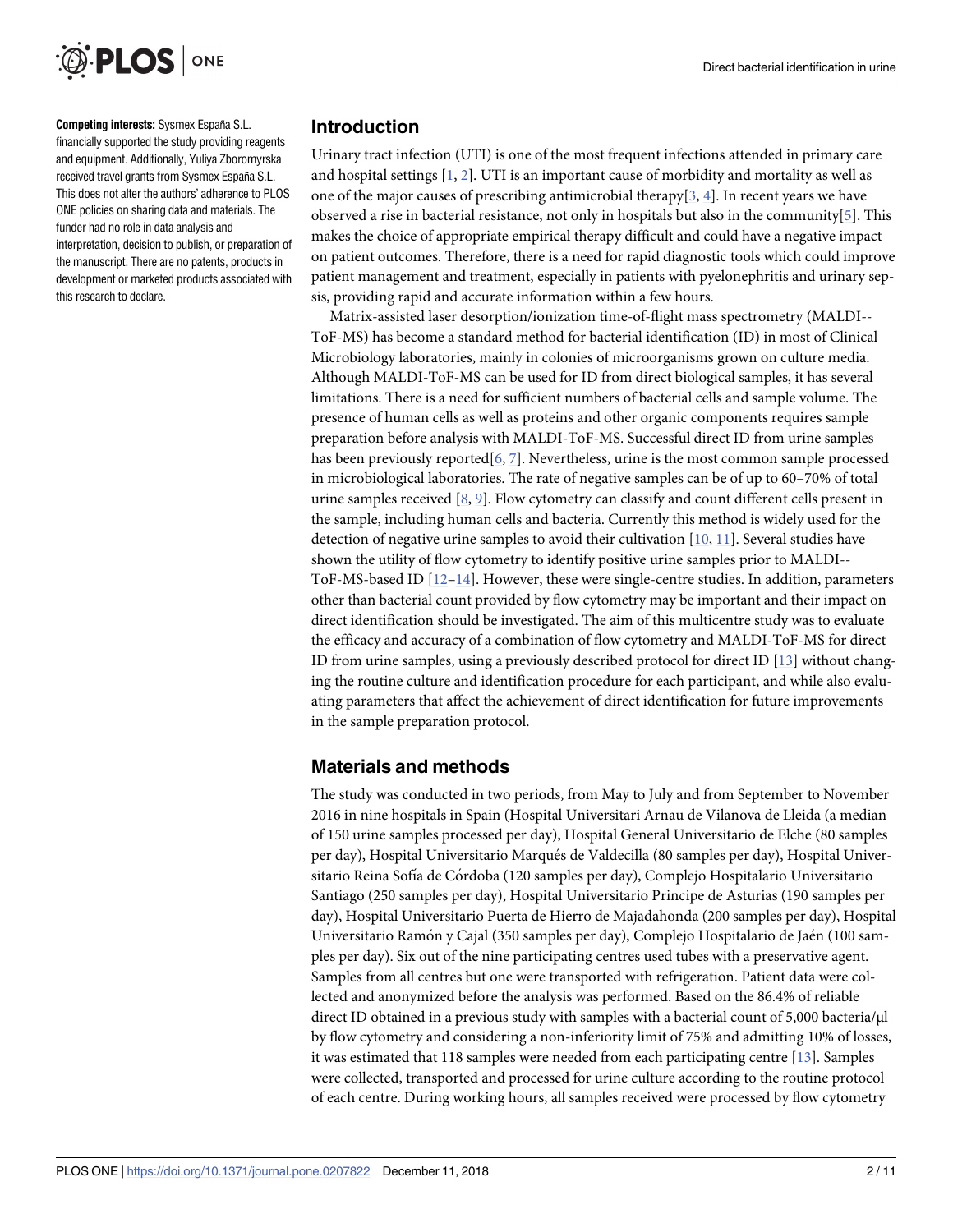and samples that achieved the cut-off value of 5,000 bacteria/μl were randomly included in the study. Bacterial identification of colonies grown on culture media was performed using conventional techniques according to the routine procedure of each participating centre and included chromogenic media, the MicroScan system (Beckman Coulter, Spain), the Wider system (Francisco Soria Melguizo, Spain) and MALDI-ToF-MS, depending on the centre. Flow cytometry was performed using UF-1000i (Sysmex, Kobe, Japan) in accordance with the manufacturer's instructions. All centres followed the guidelines of the Spanish Society of Infectious Diseases and Clinical Microbiology (SEIMC) for performing quantitative urine culture and criteria of positivity. Generally, a culture was considered to be positive when  $> 100,000$  colony-forming units per millilitre (CFU/ml) of one or two microorganisms were isolated, and negative, when no growth was detected. Among samples with *<* 100,000 CFU/ml, the number and species (commensal flora) of microorganisms isolated, as well as clinical data were taken into account to consider a culture as positive or contaminated. Samples with three or more microorganisms were considered as contaminated.

MALDI-ToF-MS-based identification was performed according to a previously described protocol [\[13\]](#page-9-0). Briefly, 10 ml of urine were centrifuged at 850 *g* for 5 min; then, the supernatant was centrifuged at 15,500 *g* for 2 min; the pellet obtained was washed twice with sterile water and used for ID by MALDI-ToF-MS (Fig 1). Each sample was processed in duplicate using two spots on a spectrometer plate. All but one of the centres used MALDI-TOF Microflex LT (Bruker DaltoniK GmbH). The remaining centre used VITEK-MS (bioMérieux, France). Identifications were carried out according to the manufacturer's instructions. Valid ID for Microflex LT was considered if the same ID was obtained with a score of  $> 1.7$  for the first option from both spots or for the first two options from the list of one spot if the second spot did not provide a reliable identification or no peaks were detected. A valid ID for VITEK MS was considered when the two spots provided the same species identification with a confidence value of 99.9%.

#### **Statistical analysis**

Descriptive statistics, including mean, standard deviation (SD), median and range for continuous variables and frequency and percent for categorical variables are provided by group.



<https://doi.org/10.1371/journal.pone.0207822.g001>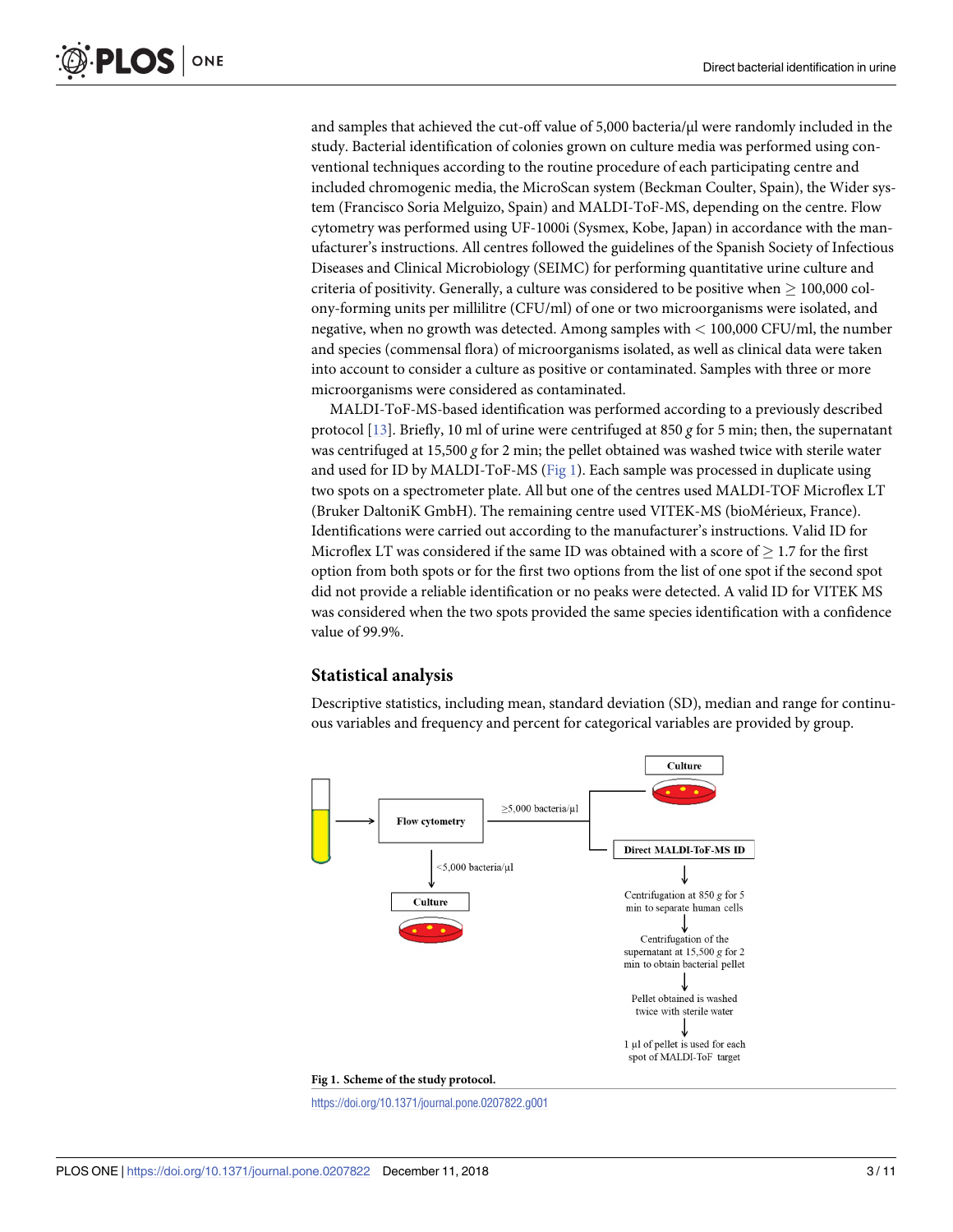<span id="page-3-0"></span>Statistical significance (*P*-value) between two independent subgroups was obtained using the Fisher's exact test for categorical variables and the Student's t-test for continuous variables. If the analysis of variance assumptions were violated (e.g. non-normality or heterogeneity) the comparison of continuous variables was performed using non-parametric tests: the Mann– Whitney U test in the case of two subgroups or the Kruskal-Wallis test in the case of more than two subgroups. A *P* value less than 0.05 was considered statistically significant. Multivariate logistic regression was applied by stepwise selection and adjusting for the effect of the centre to obtain the parameters associated with valid direct ID in positive urine samples. The effect of each parameter is presented with an odds ratio and 95% confidence interval.

## **Ethical approval**

The study was reviewed and approved by the Hospital Universitari Arnau de Vilanova de Lleida Institutional Review Board (IRB), acting as the single reference IRB (29/06/2016). The study was carried out without additional intervention of patients. All the samples were processed for the diagnosis of UTI as ordered by clinicians, and patient data were anonymized before the analysis. Informed Consent was not required.

# **Results**

After excluding samples with lost data, a total of 1050 urine samples were analysed. [Table](#page-4-0) 1 shows the main characteristics of the samples included. A total of 224 (23.2%) samples were from male and 806 (76.8%) from female patients. Of 902 samples positive by urine culture, 870 (96.5%) had  $\geq$ 10<sup>5</sup> CFU/ml, 30 (3.3%) samples had  $\geq$ 10<sup>4</sup> CFU/ml and two samples (0.2%) had  $>10^3$  CFU/ml.

Pathogens isolated from positive urine samples were: *Escherichia coli* (70.6%), *Klebsiella* spp. (16%), *Proteus* group (including species of *Proteus*, *Morganella* and *Providencia*) (4.7%), *Enterococcus* spp. (2.7%), *Enterobacter* spp. (2%), *Pseudomonas* spp. (1.1%) and others (2.9%). There were significant differences in the percentage of uropathogens between males and females for *E*. *coli* (61% vs. 73.6%, *P* = 0.0006) and *Enterococcus* spp. (5.2% vs. 1.9%,  $P = 0.0143$ .

On comparing in-patients and out-patients, there were no significant differences in the rates of positive, negative and contaminated samples. However, samples with the isolation of two pathogens were more frequent among in-patients (8.6% vs. 4.1%, *P* = 0.0196). Regarding the aetiology, microorganisms from the *Proteus* group and enterococci were more frequent among in-patients (8% vs. 3.8%, *P* = 0.0261, and 5.2% vs. 2.1%, *P* = 0.0328, respectively) whereas *E*. *coli* was more frequent among out-patients (62.6% vs. 72.5%, *P* = 0.0123). The rate of reliable direct ID was 73% among in-patients vs. 82% among out-patients. Valid ID was obtained in 84.3% of patients with positive urine culture and recorded a diagnosis of pyelonephritis (59 out of 70 with positive culture).

[Table](#page-5-0) 2 shows the differences in cell count among positive, negative and contaminated samples.

Valid ID by direct MALDI-ToF-MS was obtained in 72.8% of samples, in 80.3% of samples positive by culture, 32.2% of contaminated samples, and 19.7% of negative samples. Among positive samples with valid ID the concordance at the species level was 97.2% and 98.3% at the genus level, and 12 samples (1.7%) showed a discordant result with the conventional ID [\(Table](#page-5-0) 3).

Twelve samples (19.7%) with valid ID and negative by culture included: 4 *E*. *coli*, 1 *Aerococcus urinae*, 1 *Actinotignum schaalii*, 1 *Gardnerella vaginalis*, 1 *Streptococcus* sp., 1 *Lactobacillus* sp., 1 *Alloscardovia omnicolens*, 1 *Corynebacterium riegelii* and 1 *Veillonella ratti*.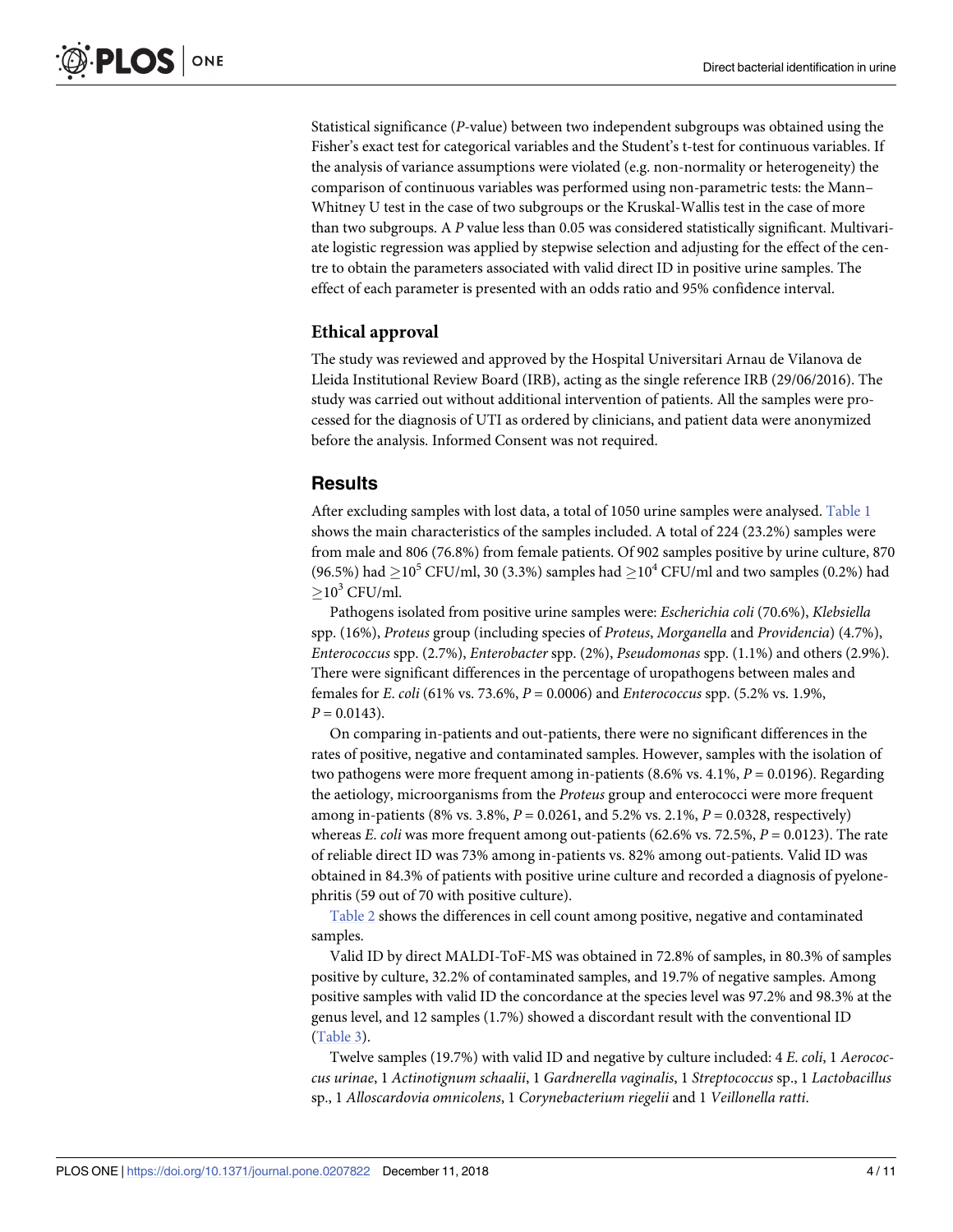#### <span id="page-4-0"></span>**[Table](#page-3-0) 1. Characteristics of patients and samples included in the study.**

|                                             | Total                     | Male                     | Female                    | P-value                  |  |
|---------------------------------------------|---------------------------|--------------------------|---------------------------|--------------------------|--|
| Age                                         |                           |                          |                           |                          |  |
| Mean (SD)                                   | 62.8 (21.7)               | 67.6 (17.2)              | 61.3(22.7)                | ${<}0.0001^{\mathrm{b}}$ |  |
| 95% CI                                      | (61.5; 64.1)              | (65.4; 69.7)             | (59.8; 62.9)              |                          |  |
| In/out-patients                             |                           |                          |                           |                          |  |
| In-patients                                 | 192 (18.3%)               | 72 (29.5%)               | 120 (14.9%)               | ${<}0.0001$ <sup>a</sup> |  |
| Out-patients                                | 858 (81.7%)               | 172 (70.5%)              | 686 (85.1%)               |                          |  |
| Sample collection*                          |                           |                          |                           |                          |  |
| Midstream                                   | 980 (94.1%)               | 205 (85.8%)              | 775 (96.6%)               | ${<}0.0001$ <sup>a</sup> |  |
| Indwelling catheter                         | 35 (3.4%)                 | 21 (8.8%)                | 14 (1.8%)                 |                          |  |
| Catheterization                             | 13 (1.2%)                 | 6(2.5%)                  | $7(0.9\%)$                |                          |  |
| Urostomy                                    | 13 (1.2%)                 | $7(2.9\%)$               | 6(0.7%)                   |                          |  |
| Urine collection system with a preservative |                           |                          |                           |                          |  |
| No                                          | 428 (40.8%)               | 112 (45.9%)              | 316 (39.2%)               | $0.0363^{\rm a}$         |  |
| Yes                                         | 622 (59.2%)               | 132 (54.1%)              | 490 (60.8%)               |                          |  |
| Urinary tract infection (UTI)**             |                           |                          |                           |                          |  |
| Uncomplicated UTI                           | 616 (79%)                 | 111 (68.5%)              | 505 (81.7%)               | NA                       |  |
| Pyelonephritis                              | 73 (9.4%)                 | 27 (16.7%)               | 46 (7.4%)                 |                          |  |
| Prostatitis                                 | 10(1.3%)                  | $10(6.2\%)$              |                           |                          |  |
| No UTI                                      | 81 (10.4%)                | 14 (8.6%)                | 67 (10.8%)                |                          |  |
| Urine culture                               |                           |                          |                           |                          |  |
| Positive                                    | 902 (85.9%)               | 213 (87.3%)              | 689 (85.5%)               | $0.0462^a$               |  |
| Contaminated                                | 87 (8.3%)                 | 24 (9.8%)                | 63 (7.8%)                 |                          |  |
| Negative                                    | $61(5.8\%)$               | $7(2.9\%)$               | 54 (6.7%)                 |                          |  |
| Mono/polymicrobial urine culture            |                           |                          |                           |                          |  |
| Total of positive urine cultures            | 902                       | 213                      | 689                       |                          |  |
| Monomicrobial                               | 857 (95%)                 | 197 (92.5%)              | 660 (95.8%)               | $0.0699$ <sup>a</sup>    |  |
| Polymicrobial                               | 45 (5%)                   | 16(7.5%)                 | 29 (4.2%)                 |                          |  |
| Cell count by flow cytometry                |                           |                          |                           |                          |  |
| Epithelial cells                            |                           |                          |                           |                          |  |
| Median (Range) cells/µl                     | $6.5(0-495.6)$            | $3.6(0-447.1)$           | $7.9(0-495.6)$            | ${<}0.0001$ <sup>c</sup> |  |
| Red blood cells                             |                           |                          |                           |                          |  |
| Median (Range)<br>cells/µl                  | $25.8(0-4706)$            | $39(0-4706)$             | $22.7(0-2612)$            | $<$ 0.0001 $\degree$     |  |
| White blood cells                           |                           |                          |                           |                          |  |
| Median (Range) cells/µl                     | 194 (0-48,887)            | $552(1-33,128)$          | 146 (0-48,887)            | ${<}0.0001$ <sup>c</sup> |  |
| Bacteria                                    |                           |                          |                           |                          |  |
| Median (Range) bacteria/µl                  | 20,206 (5002-454,734,000) | 18,703 (5029/12,000,000) | 20,518 (5002/454,734,000) | $0.3513^{c}$             |  |

�Data available for 1041 samples: 239 from males and 802 from females

��Data available for 780 samples: 162 from males and 618 from females

<sup>a</sup> Fisher's exact test

<sup>b</sup> Student's t-test

 $c$ -Mann-Whitney U test.

SD: standard deviation; CI: confidence interval

<https://doi.org/10.1371/journal.pone.0207822.t001>

Interestingly, on analysing a total of 1050 samples, we obtained a higher rate of valid direct ID among samples without than with a preservative (76.4% vs. 70.4%, *P* = 0.0342).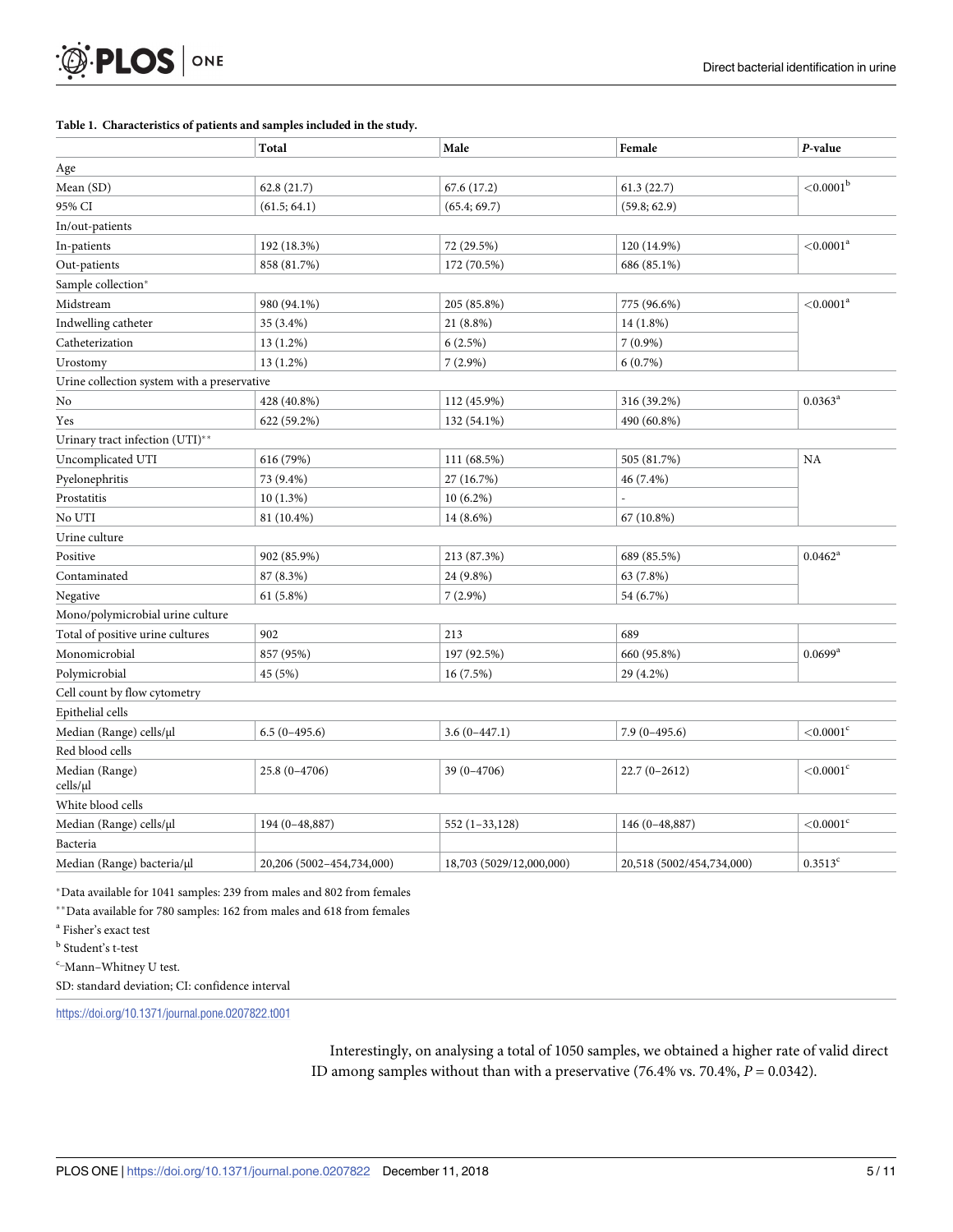<span id="page-5-0"></span>

| <b>D.PLOS</b> ONE |  |
|-------------------|--|
|-------------------|--|

| Median (Range) cells/µl | Positive (902)             | Contaminated (87)     | Negative $(67)$     | P-value               |
|-------------------------|----------------------------|-----------------------|---------------------|-----------------------|
| EС                      | $5.7(0-447.1)$             | $20.2(0.2-495.6)$     | $33.4(0.5 - 167.7)$ | $<$ 0.0001 $^{\rm a}$ |
| <b>RBC</b>              | $24.5(0-4,706)$            | $48.2(2.1 - 1525.6)$  | $27.9(2.5-421.6)$   | $0.0005^{\rm a}$      |
| WBC                     | $194(0-48,887)$            | $253(3-18,505)$       | $168(4-13,046)$     | $0.4313^{\rm a}$      |
| Bacteria                | 21,752 (5,002-454,734,000) | 12,401 (5,124/84,439) | 8,016(5,010/91,119) | ${<}0.0001^a$         |

#### **[Table](#page-3-0) 2. Cell count (median (range)) according to the positivity of the urine sample.**

<sup>a</sup> Kruskal-Wallis test

EC: epithelial cells; RBC: red blood cells; WBC: white blood cells

<https://doi.org/10.1371/journal.pone.0207822.t002>

Nevertheless, regarding only positive samples by culture, there was no significant difference between the two groups (81.2% vs. 79.6%, *P* = 0.5562).

[Table](#page-6-0) 4 shows the parameters associated with valid direct MALDI-ToF-MS ID on multivariate analysis.

Additionally, we analysed the accuracy of bacterial morphology provided by flow cytometry in 835 of 902 positive samples (92.6%), with 83 samples being reported as cocci/mixed and 752 as rods. In 67 positive samples no bacterial morphology was provided. The global concordance was 92.1%. The sensitivity, specificity, positive predictive value and negative predictive value was 92.8%, 73.3%, 98.9% and 27.5%, respectively for cultures positive for bacilli or mixed cultures that included bacilli [\(Table](#page-6-0) 5).

## **Discussion**

The usefulness of a combination of flow cytometry and MALDI-ToF-MS for direct identification of pathogens in urine samples has been reported previously. The percentage of accuracy

| <b>Species</b>                | Positive samples with valid<br>direct ID $(n = 724)$ | Concordant samples between routine<br>and direct ID $(n = 712)$ | Species level direct ID among<br>concordant samples (%) | Positive samples with no valid<br>direct ID $(n = 178)$ |
|-------------------------------|------------------------------------------------------|-----------------------------------------------------------------|---------------------------------------------------------|---------------------------------------------------------|
| Escherichia coli              | 530                                                  | $524^{\circ}$                                                   | 524/524 (100)                                           | 107                                                     |
| Klebsiella spp.               | 117                                                  | $114^b$                                                         | 111/114(97.4)                                           | 27                                                      |
| Proteus group                 | 31                                                   | 31                                                              | 31/31(100)                                              | 11                                                      |
| Enterobacter spp.             | 15                                                   | 14 <sup>c</sup>                                                 | 12/14(85.7)                                             | 3                                                       |
| Enterococcus spp.             | 10                                                   | 8 <sup>d</sup>                                                  | 8/8(100)                                                | 14                                                      |
| Citrobacter spp.              | 6                                                    | 6                                                               | 6/6(100)                                                | 2                                                       |
| Pseudomonas spp.              | 6                                                    | 6                                                               | 5/6(83.3)                                               | 4                                                       |
| Serratia marcescens           | 3                                                    | 3                                                               | 3/3(100)                                                | $\mathbf{0}$                                            |
| Streptococcus spp.            | 2                                                    | 2                                                               | 2/2(100)                                                | 3                                                       |
| Aerococcus sp.                |                                                      |                                                                 | 0/1(0)                                                  | 2                                                       |
| Staphylococcus sp.            |                                                      |                                                                 | 1/1(100)                                                | 4                                                       |
| Raoultella<br>ornithinolytica |                                                      |                                                                 | 1/1(100)                                                | $\mathbf{0}$                                            |
| Acinetobacter<br>baumannii    |                                                      |                                                                 | 0/1(0)                                                  | $\mathbf{0}$                                            |
| Oligella urethralis           | $\mathbf{0}$                                         |                                                                 |                                                         |                                                         |

**[Table](#page-3-0) 3. Results of routine identification and MALDI-ToF-MS direct ID in 902 culture positive samples.**

an is cordant direct ID for 6 E. coli included 2 Lactobacillus spp., 1 Bifidobacterium breve, 1 Gardnerella vaginalis, 1 Aerococcus sp. and 1 Klebsiella pneumoniae b Discordant direct ID for 3 *Klebsiella* spp. included 1 *Raoultella ornithinolytica*, 1 *Pseudomonas* sp. and 1 *Aerococcus* sp.

c Discordant direct ID for 1 *Enterobacter aerogenes* was *Klebsiella* pneumoniae

d Discordant direct ID for 2 *Enterococcus faecalis* included 1 *Raoultella ornithinolytica* and 1 *Lactobacillus* sp.

<https://doi.org/10.1371/journal.pone.0207822.t003>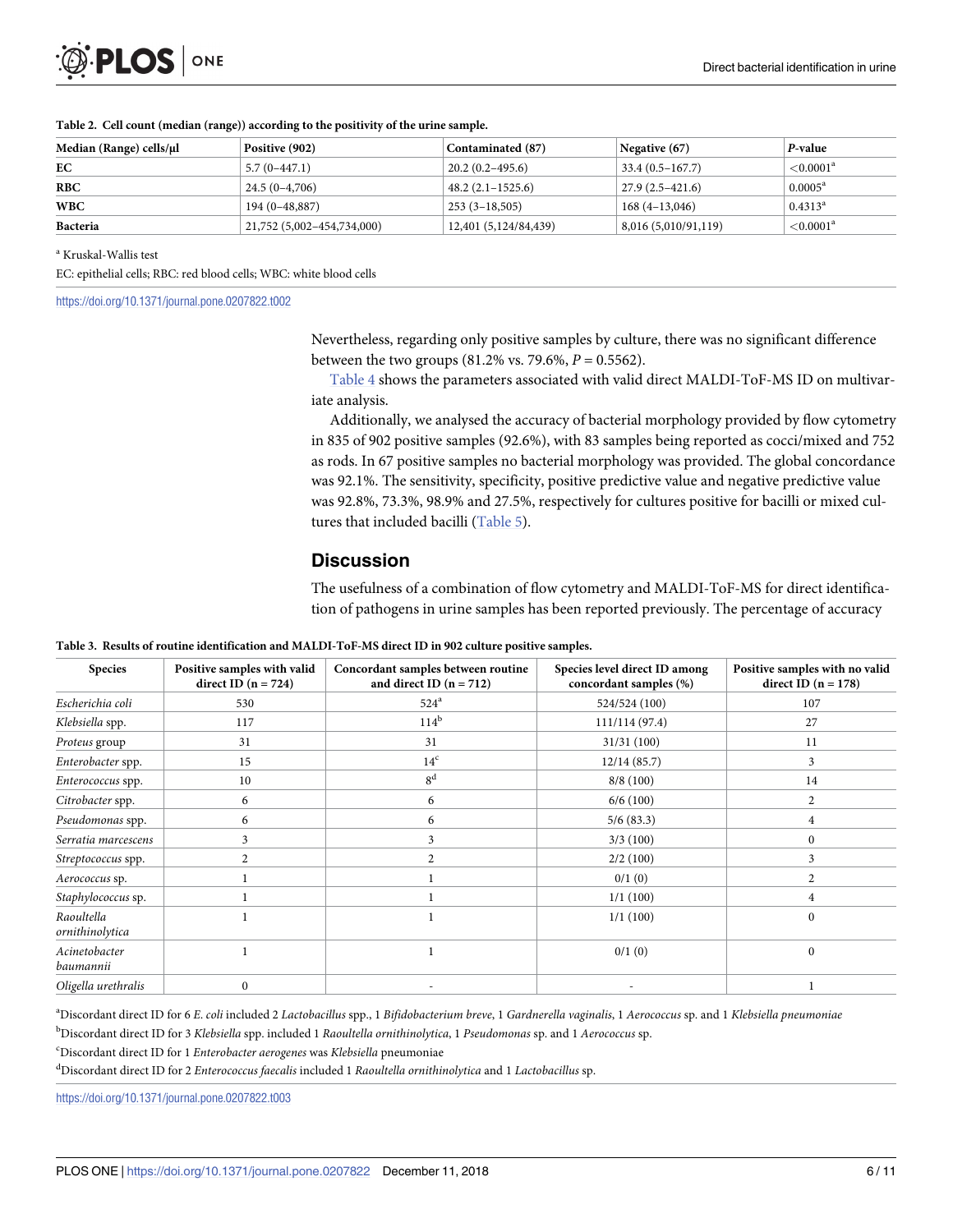|                              | <b>OR</b> | CI 95%          | P-value                  |
|------------------------------|-----------|-----------------|--------------------------|
| Centre                       |           |                 | ${<}0.0001$ <sup>a</sup> |
| In-patients                  | 0.516     | $0.314 - 0.848$ | 0.0090                   |
| E. coli                      | 2.073     | 1.386-3.099     | 0.0004                   |
| Bacterial morphology as Rods | 2.292     | 1.299-4.045     | 0.0042                   |
| Log EC                       | 0.849     | $0.737 - 0.977$ | 0.0227                   |
| Log WBC                      | 0.701     | $0.628 - 0.782$ | < 0.0001                 |
| Log bacteria                 | 2.206     | $1.662 - 2.928$ | < 0.0001                 |

<span id="page-6-0"></span>**[Table](#page-5-0) 4. Parameters associated with valid direct identification in positive urine samples.**

<sup>a</sup>this variable was included in the analysis as the percentage of valid ID was different among centres OR, Odds ratio; CI, Confidence Interval; EC: epithelial cells; WBC: white blood cells

<https://doi.org/10.1371/journal.pone.0207822.t004>

in bacterial identification directly from the sample depends on several factors, with bacterial count being the main factor. Samples with positive urine culture but with *<*105 CFU/ml show a lower percentage of reliable direct identification compared to those with  $>10^5$  CFU/ml [\[7,](#page-8-0) [15,](#page-9-0) [16](#page-9-0)]. Another variable that negatively influences direct identification is the presence of a second pathogen. Wang *et al*. showed that the ratio of bacterial count between two pathogens determines the possibility of a reliable identification of one of the pathogens [[15](#page-9-0)]. This could explain cases of valid identification obtained in contaminated samples due to the presence of a dominant microorganism. From the multivariate analysis, we showed that the presence of a high count of human cells such as WBC and EC associated negatively associated with a reliable identification. Our data suggest that more sophisticated protocols of sample preparation should be used if a high WBC count is detected by flow cytometry. Sanchez-Juanes *et al*. proposed the treatment of urine samples with SDS solution to enhance direct identification [\[17\]](#page-9-0). Previous studies also demonstrated better results, if protein extraction was applied to the bacterial pellet [[7](#page-8-0), [18](#page-9-0)]. Veron *et al*. compared a filtration-based sample preparation protocol with a differential centrifugation method and 5 hours of bacterial cultivation, obtaining better results with the filtration protocol [[19](#page-9-0)]. Recently, Kitagawa *et al*. implemented ultrasonic baths to disperse bacterial aggregation prior to the centrifugation steps, improving the final identification [\[20\]](#page-9-0). Another approach for the samples with a high bacterial as well as WBC count could be a few hours of subculture on a solid medium prior to MALDI-ToF-MS ID [\[21\]](#page-9-0). The presence of samples with a high EC count could indicate poor sample collection quality, and these samples should not be processed for direct ID due to the increased probability of contamination.

In the present study we used a lower score than recommended by the manufacturer to consider a species ID as being reliable with MALDI-ToF-MS (1.7 vs 2.0). Although this could be criticized, according to the experience of the authors, species ID with scores  $\geq 1.7$  usually provide a reliable species level ID. Taking into account that we work with direct biological samples with a complex composition, lower scores can be expected compared with colony-based ID. In

|  | Table 5. Concordance between bacterial morphology provided by flow cytometry and culture results. |  |  |  |  |
|--|---------------------------------------------------------------------------------------------------|--|--|--|--|
|--|---------------------------------------------------------------------------------------------------|--|--|--|--|

| Number of samples according to<br>morphology | Rods by flow cytometry<br>$(n = 752)$ | Cocci/mixed by flow cytometry<br>$(n = 83)$ |  |
|----------------------------------------------|---------------------------------------|---------------------------------------------|--|
| Bacilli on culture ( $n = 786$ )             | 728                                   | 58                                          |  |
| Bacilli and cocci mixed culture $(n = 19)$   | 16                                    |                                             |  |
| Cocci on culture $(n = 30)$                  |                                       |                                             |  |

<https://doi.org/10.1371/journal.pone.0207822.t005>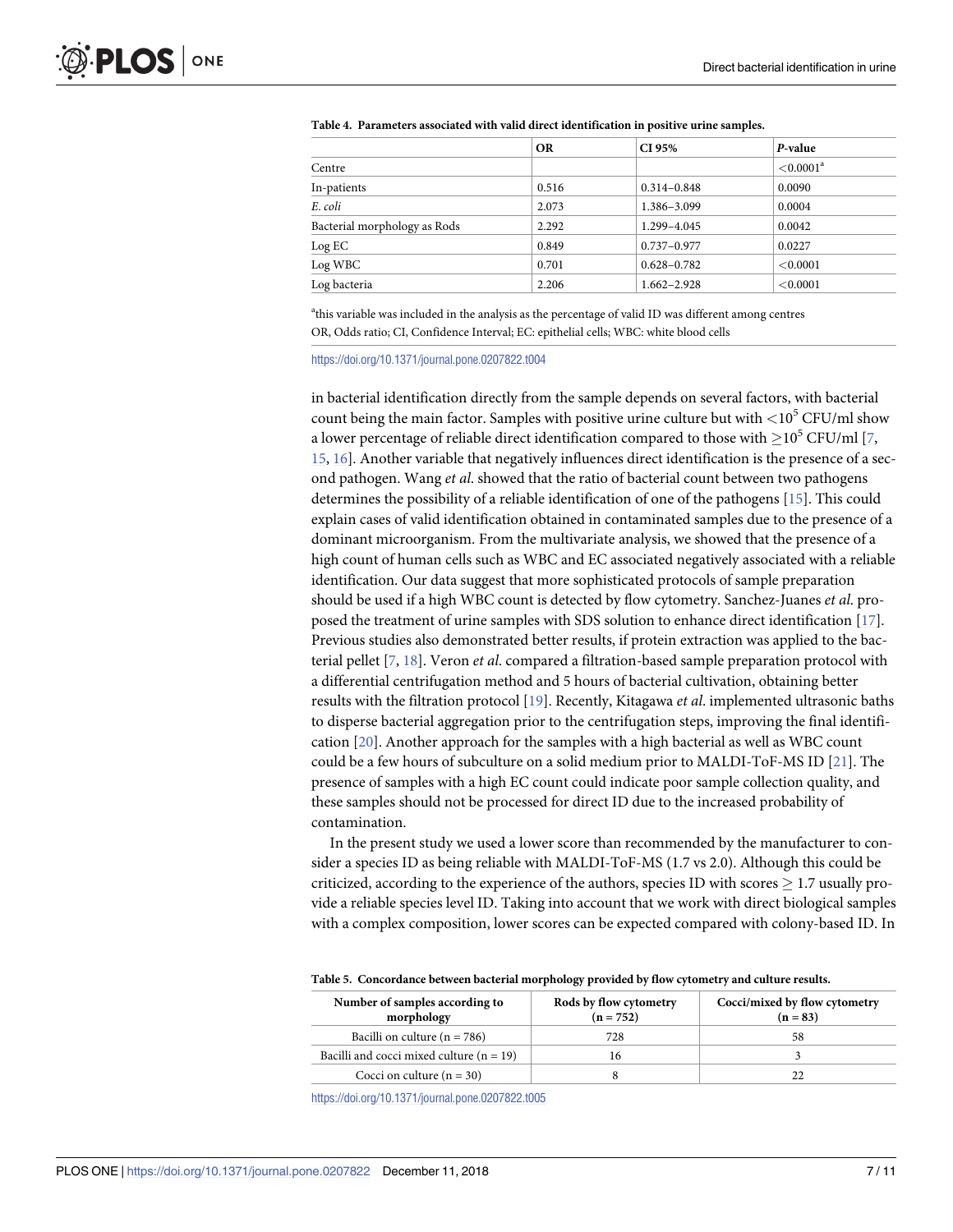<span id="page-7-0"></span>the study published by March Rossello´ *et al*., the authors demonstrated that a lower score of even less than 1.7 could be considered for direct ID from urine samples [\[18\]](#page-9-0).

While samples from in-patients showed a lower probability of valid direct ID, the rate of valid ID was sufficiently high to justify its application. Moreover, in this population, rapid ID may have a greater impact on patient management, as the percentage of resistant microorganisms, as well as species other than *E*. *coli* is higher [\[22\]](#page-9-0).

We also analysed the presence of preservative substance in sample collection tubes. Preservatives help to avoid cell destruction and bacterial proliferation [[23](#page-9-0), [24](#page-10-0)]. In the absence of preservatives, contaminating flora may grow, while human cells are destroyed. This could explain the higher percentage of valid ID in samples without a preservative, when we analysed a total of samples, including contaminated ones. Among positive samples there were no significant differences in the percentage of valid ID between these two groups. Therefore, the use of a preservative could avoid valid direct ID of contaminated samples without affecting the rate of positive samples identified. Therefore, we recommend the use of preservatives for samples that cannot be processed immediately (mainly samples from primary care), especially if an efficient cold chain during transport is not assured.

Of 12 samples with discordant ID, in seven an identified microorganism usually grows with difficulty in conventional media. These directly identified microorganisms were probably present in the urine specimen in a higher concentration than the pathogen detected by the conventional method. Five of the remaining discordant results were probably due to erroneous ID by direct MALDI-ToF-MS or the routine method. Unfortunately, these discordant results were not confirmed by 16S rRNA gene sequencing, as has been done in previous studies [[15](#page-9-0), [25\]](#page-10-0). Regarding negative samples with valid ID, four *E*. *coli* cases could be explained by the therapy received (data not collected in this study). Other microorganisms showed fastidious growth, and most seemed to be contaminant microorganisms.

Regarding the data on bacterial morphology, we obtained an acceptable positive predictive value for bacilli. Nevertheless, we included only samples with a high bacterial count, and the number of samples which were positive for cocci was low in this study. Previous data support better results in predicting bacillary morphology with flow cytometry [\[26,](#page-10-0) [27\]](#page-10-0).

Although the combination of flow cytometry and MALDI-ToF-MS could improve patient management, especially in a hospital setting, direct identification includes many manual steps that may impair implementation of this approach in routine laboratory work. Flow cytometry analysis takes about one minute, but the median time required to prepare one sample for MALDI-ToF-MS is about 20 min. Until a more automated process of sample preparation is established, direct identification should only be used in some cases with great clinical impact, such as those suspected of urinary sepsis and pyelonephritis.

Our study also suggests that different approaches should be studied and used for sample processing depending on the presence of EC or WBC. Since a high EC count may indicate probable sample contamination during sample collection, direct ID is not recommended due to the risk of obtaining false positive results by contaminating flora. A high WBC count is a good predictor of infection but may impair direct ID. We likely need to perform additional studies to determine the WBC count cut-off in order to apply more rigorous sample preparation protocols including the use of agents such as SDS to enhance cell lysis or even opting for short subcultures prior to MALDI-ToF-MS.

In summary, the results of this multicentre study confirm previously published data about the usefulness and accuracy of direct MALDI-ToF-MS ID from urine samples. It was of note that we observed an excellent concordance between direct and routine ID in all the participating centres without changing local urine processing protocols. Analysis of all the parameters provided by flow cytometry is useful for evaluating the quality of sample collection, the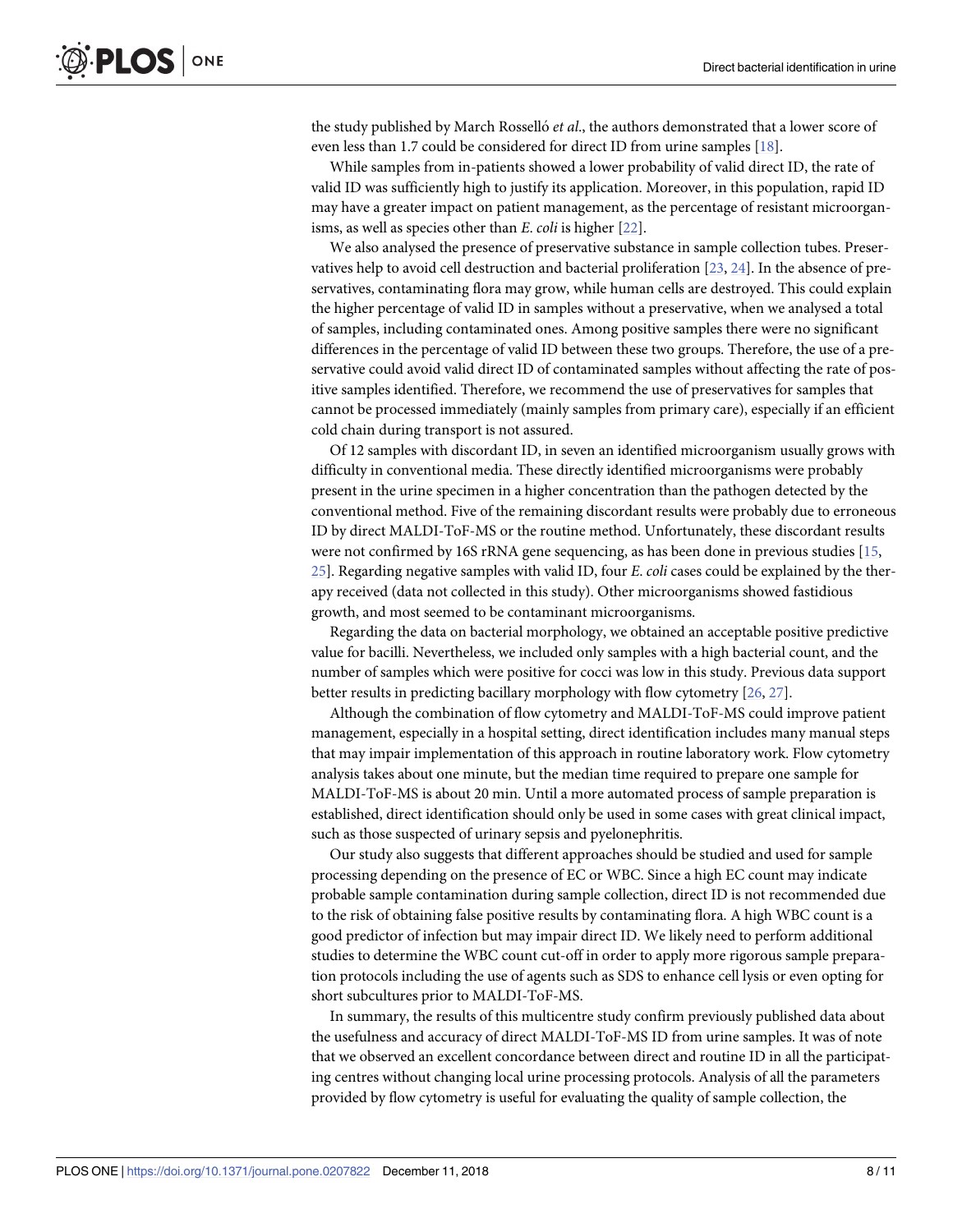<span id="page-8-0"></span>feasibility of direct MALDI-ToF-MS ID and for deciding upon the most adequate sample preparation protocol to be applied. Direct ID also allows the application of methods for antimicrobial susceptibility testing or resistance detection from a direct clinical sample once a reliable ID is obtained [\[13,](#page-9-0) [14\]](#page-9-0).

# **Supporting information**

**S1 [Appendix](http://www.plosone.org/article/fetchSingleRepresentation.action?uri=info:doi/10.1371/journal.pone.0207822.s001). Original database.** (XLSX)

# **Acknowledgments**

We are grateful to the 9 participating centres.

# **Author Contributions**

**Conceptualization:** Yuliya Zboromyrska, Jordi Bosch, Jordi Vila.

**Data curation:** Yuliya Zboromyrska.

**Formal analysis:** Yuliya Zboromyrska.

Investigation: Jesus Aramburu, Juan Cuadros, Carlos García-Riestra, Julia Guzmán-Puche, Carmen Liébana Martos, Elena Loza, María Muñoz-Algarra, Carlos Ruiz de Alegría, Victoria Sánchez-Hellín.

**Methodology:** Yuliya Zboromyrska, Jordi Vila.

**Supervision:** Yuliya Zboromyrska, Jordi Bosch, Jordi Vila.

**Writing – original draft:** Yuliya Zboromyrska.

**Writing – review & editing:** Jordi Bosch, Jesus Aramburu, Juan Cuadros, Carlos Garcı´a-Riestra, Julia Guzmán-Puche, Carmen Liébana Martos, Elena Loza, María Muñoz-Algarra, Carlos Ruiz de Alegría, Victoria Sánchez-Hellín, Jordi Vila.

## **References**

- **[1](#page-1-0).** Foxman B, Barlow R, D'Arcy H, Gillespie B, Sobel JD. Urinary tract infection: self-reported incidence and associated costs. Annals of epidemiology. 2000; 10(8):509–15. PMID: [11118930](http://www.ncbi.nlm.nih.gov/pubmed/11118930)
- **[2](#page-1-0).** Sticchi C, Alberti M, Artioli S, Assensi M, Baldelli I, Battistini A, et al. Regional point prevalence study of healthcare-associated infections and antimicrobial use in acute care hospitals in Liguria, Italy. The Journal of hospital infection. 2017. [https://doi.org/10.1016/j.jhin.2017.12.008.](https://doi.org/10.1016/j.jhin.2017.12.008) PMID: [29253622](http://www.ncbi.nlm.nih.gov/pubmed/29253622)
- **[3](#page-1-0).** Shaw E, Benito N, Rodriguez-Bano J, Padilla B, Pintado V, Calbo E, et al. Risk factors for severe sepsis in community-onset bacteraemic urinary tract infection: impact of antimicrobial resistance in a large hospitalised cohort. The Journal of infection. 2015; 70(3):247–54. [https://doi.org/10.1016/j.jinf.2014.09.](https://doi.org/10.1016/j.jinf.2014.09.011) [011.](https://doi.org/10.1016/j.jinf.2014.09.011) PMID: [25305497](http://www.ncbi.nlm.nih.gov/pubmed/25305497)
- **[4](#page-1-0).** Petersen I, Hayward AC. Antibacterial prescribing in primary care. The Journal of antimicrobial chemotherapy. 2007; 60 Suppl 1:i43–7. [https://doi.org/10.1093/jac/dkm156.](https://doi.org/10.1093/jac/dkm156) PMID: [17656380](http://www.ncbi.nlm.nih.gov/pubmed/17656380)
- **[5](#page-1-0).** Mazzariol A, Bazaj A, Cornaglia G. Multi-drug-resistant Gram-negative bacteria causing urinary tract infections: a review. Journal of chemotherapy (Florence, Italy). 2017; 29(sup1):2–9. [https://doi.org/10.](https://doi.org/10.1080/1120009x.2017.1380395) [1080/1120009x.2017.1380395](https://doi.org/10.1080/1120009x.2017.1380395). PMID: [29271736](http://www.ncbi.nlm.nih.gov/pubmed/29271736)
- **[6](#page-1-0).** Burillo A, Rodriguez-Sanchez B, Ramiro A, Cercenado E, Rodriguez-Creixems M, Bouza E. Gramstain plus MALDI-TOF MS (Matrix-Assisted Laser Desorption Ionization-Time of Flight Mass Spectrometry) for a rapid diagnosis of urinary tract infection. PloS one. 2014; 9(1):e86915. [https://doi.org/10.](https://doi.org/10.1371/journal.pone.0086915) [1371/journal.pone.0086915](https://doi.org/10.1371/journal.pone.0086915). PMID: [24466289](http://www.ncbi.nlm.nih.gov/pubmed/24466289)
- **[7](#page-1-0).** Ferreira L, Sanchez-Juanes F, Gonzalez-Avila M, Cembrero-Fucinos D, Herrero-Hernandez A, Gonzalez-Buitrago JM, et al. Direct identification of urinary tract pathogens from urine samples by matrix-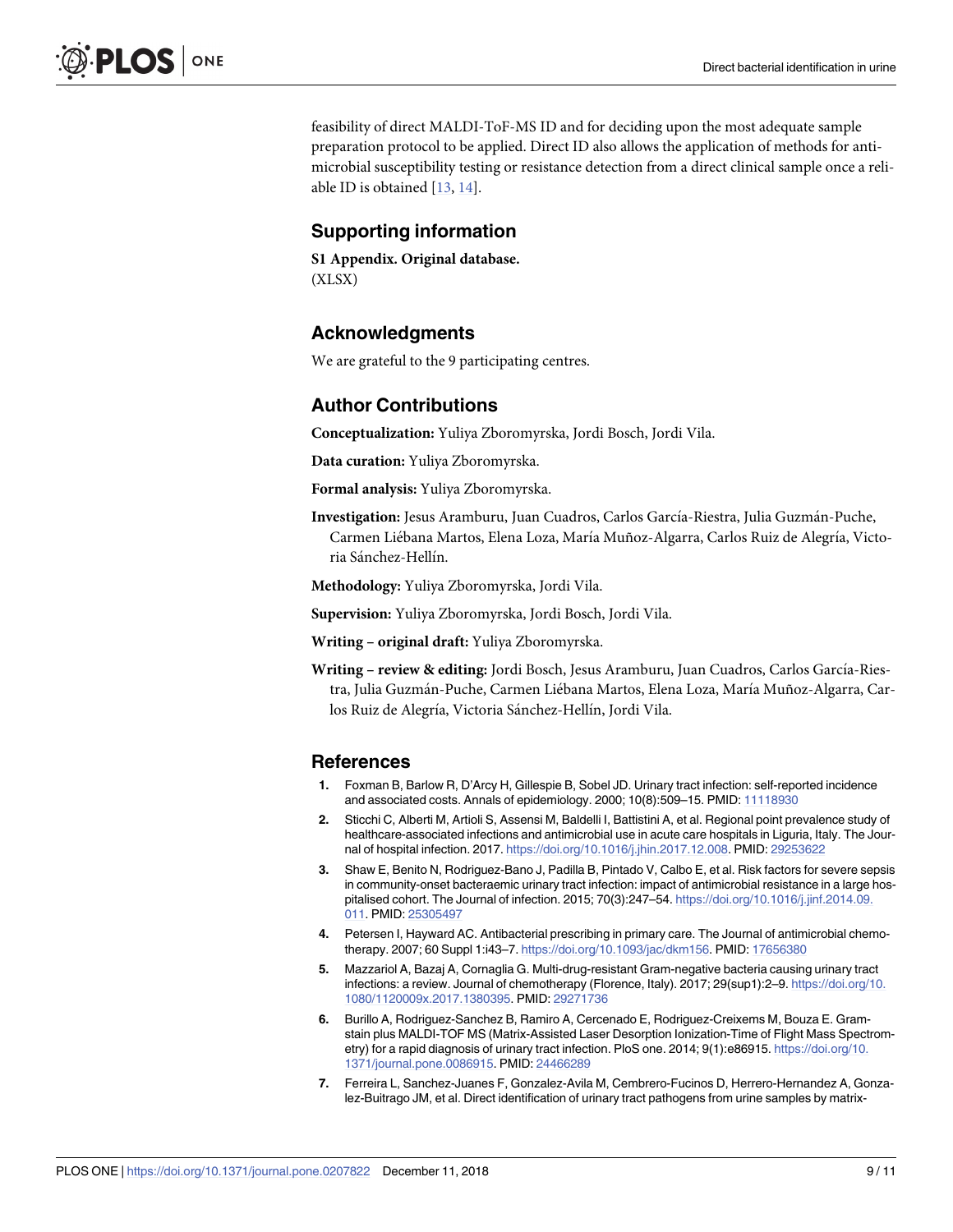assisted laser desorption ionization-time of flight mass spectrometry. Journal of clinical microbiology. 2010; 48(6):2110–5. [https://doi.org/10.1128/jcm.02215-09.](https://doi.org/10.1128/jcm.02215-09) PMID: [20392910](http://www.ncbi.nlm.nih.gov/pubmed/20392910)

- <span id="page-9-0"></span>**[8](#page-1-0).** Jolkkonen S, Paattiniemi EL, Karpanoja P, Sarkkinen H. Screening of urine samples by flow cytometry reduces the need for culture. Journal of clinical microbiology. 2010; 48(9):3117–21. [https://doi.org/10.](https://doi.org/10.1128/jcm.00617-10) [1128/jcm.00617-10.](https://doi.org/10.1128/jcm.00617-10) PMID: [20592157](http://www.ncbi.nlm.nih.gov/pubmed/20592157)
- **[9](#page-1-0).** Pieretti B, Brunati P, Pini B, Colzani C, Congedo P, Rocchi M, et al. Diagnosis of bacteriuria and leukocyturia by automated flow cytometry compared with urine culture. Journal of clinical microbiology. 2010; 48(11):3990–6. [https://doi.org/10.1128/jcm.00975-10.](https://doi.org/10.1128/jcm.00975-10) PMID: [20739491](http://www.ncbi.nlm.nih.gov/pubmed/20739491)
- **[10](#page-1-0).** Monsen T, Ryden P. A new concept and a comprehensive evaluation of SYSMEX UF-1000i flow cytometer to identify culture-negative urine specimens in patients with UTI. European journal of clinical microbiology & infectious diseases: official publication of the European Society of Clinical Microbiology. 2017. <https://doi.org/10.1007/s10096-017-2964-1>. PMID: [28386705](http://www.ncbi.nlm.nih.gov/pubmed/28386705)
- **[11](#page-1-0).** Martin-Gutierrez G, Porras-Gonzalez A, Martin-Perez C, Lepe JA, Aznar J. Evaluation and optimization of the Sysmex UF1000i system for the screening of urinary tract infection in primary health care elderly patients. Enfermedades infecciosas y microbiologia clinica. 2015; 33(5):320–3. [https://doi.org/10.1016/](https://doi.org/10.1016/j.eimc.2014.07.010) [j.eimc.2014.07.010.](https://doi.org/10.1016/j.eimc.2014.07.010) PMID: [25444045](http://www.ncbi.nlm.nih.gov/pubmed/25444045)
- **[12](#page-1-0).** Inigo M, Coello A, Fernandez-Rivas G, Rivaya B, Hidalgo J, Quesada MD, et al. Direct Identification of Urinary Tract Pathogens from Urine Samples, Combining Urine Screening Methods and Matrix-Assisted Laser Desorption Ionization-Time of Flight Mass Spectrometry. Journal of clinical microbiology. 2016; 54(4):988–93. [https://doi.org/10.1128/jcm.02832-15.](https://doi.org/10.1128/jcm.02832-15) PMID: [26818668](http://www.ncbi.nlm.nih.gov/pubmed/26818668)
- **[13](#page-1-0).** Zboromyrska Y, Rubio E, Alejo I, Vergara A, Mons A, Campo I, et al. Development of a new protocol for rapid bacterial identification and susceptibility testing directly from urine samples. Clinical microbiology and infection: the official publication of the European Society of Clinical Microbiology and Infectious Diseases. 2016; 22(6):561.e1–6. [https://doi.org/10.1016/j.cmi.2016.01.025.](https://doi.org/10.1016/j.cmi.2016.01.025) PMID: [26899829](http://www.ncbi.nlm.nih.gov/pubmed/26899829)
- **[14](#page-1-0).** Oviano M, Ramirez CL, Barbeyto LP, Bou G. Rapid direct detection of carbapenemase-producing Enterobacteriaceae in clinical urine samples by MALDI-TOF MS analysis. The Journal of antimicrobial chemotherapy. 2017; 72(5):1350–4. <https://doi.org/10.1093/jac/dkw579>. PMID: [28119478](http://www.ncbi.nlm.nih.gov/pubmed/28119478)
- **[15](#page-6-0).** Wang XH, Zhang G, Fan YY, Yang X, Sui WJ, Lu XX. Direct identification of bacteria causing urinary tract infections by combining matrix-assisted laser desorption ionization-time of flight mass spectrometry with UF-1000i urine flow cytometry. Journal of microbiological methods. 2013; 92(3):231–5. [https://](https://doi.org/10.1016/j.mimet.2012.12.016) [doi.org/10.1016/j.mimet.2012.12.016.](https://doi.org/10.1016/j.mimet.2012.12.016) PMID: [23305925](http://www.ncbi.nlm.nih.gov/pubmed/23305925)
- **[16](#page-6-0).** March Rossello GA, Gutierrez Rodriguez MP, de Lejarazu Leonardo RO, Orduna Domingo A, Bratos Perez MA. Procedure for microbial identification based on Matrix-Assisted Laser Desorption/Ionization-Time of Flight Mass Spectrometry from screening-positive urine samples. APMIS: acta pathologica, microbiologica, et immunologica Scandinavica. 2014; 122(9):790–5. [https://doi.org/10.1111/apm.](https://doi.org/10.1111/apm.12208) [12208](https://doi.org/10.1111/apm.12208). PMID: [24320741](http://www.ncbi.nlm.nih.gov/pubmed/24320741)
- **[17](#page-6-0).** Sanchez-Juanes F, Siller Ruiz M, Moreno Obregon F, Criado Gonzalez M, Hernandez Egido S, de Frutos Serna M, et al. Pretreatment of urine samples with SDS improves direct identification of urinary tract pathogens with matrix-assisted laser desorption ionization-time of flight mass spectrometry. Journal of clinical microbiology. 2014; 52(1):335–8. [https://doi.org/10.1128/jcm.01881-13.](https://doi.org/10.1128/jcm.01881-13) PMID: [24226916](http://www.ncbi.nlm.nih.gov/pubmed/24226916)
- **[18](#page-6-0).** March Rossello GA, Gutierrez Rodriguez MP, Ortiz de Lejarazu Leonardo R, Orduna Domingo A, Bratos Perez MA. New procedure for rapid identification of microorganisms causing urinary tract infection from urine samples by mass spectrometry (MALDI-TOF). Enfermedades infecciosas y microbiologia clinica. 2015; 33(2):89–94. [https://doi.org/10.1016/j.eimc.2014.02.022.](https://doi.org/10.1016/j.eimc.2014.02.022) PMID: [24796945](http://www.ncbi.nlm.nih.gov/pubmed/24796945)
- **[19](#page-6-0).** Veron L, Mailler S, Girard V, Muller BH, L'Hostis G, Ducruix C, et al. Rapid urine preparation prior to identification of uropathogens by MALDI-TOF MS. European journal of clinical microbiology & infectious diseases: official publication of the European Society of Clinical Microbiology. 2015; 34(9):1787–95. <https://doi.org/10.1007/s10096-015-2413-y>. PMID: [26054715](http://www.ncbi.nlm.nih.gov/pubmed/26054715)
- **[20](#page-6-0).** Kitagawa K, Shigemura K, Onuma KI, Nishida M, Fujiwara M, Kobayashi S, et al. Improved bacterial identification directly from urine samples with matrix-assisted laser desorption/ionization time-of-flight mass spectrometry. Journal of clinical laboratory analysis. 2017. <https://doi.org/10.1002/jcla.22301>. PMID: [28737838](http://www.ncbi.nlm.nih.gov/pubmed/28737838)
- **[21](#page-6-0).** Haiko J, Savolainen LE, Hilla R, Patari-Sampo A. Identification of urinary tract pathogens after 3-hours urine culture by MALDI-TOF mass spectrometry. Journal of microbiological methods. 2016; 129:81–4. <https://doi.org/10.1016/j.mimet.2016.08.006>. PMID: [27503535](http://www.ncbi.nlm.nih.gov/pubmed/27503535)
- **[22](#page-7-0).** Pigrau C. [Nocosomial urinary tract infections]. Enfermedades infecciosas y microbiologia clinica. 2013; 31(9):614–24. <https://doi.org/10.1016/j.eimc.2012.11.015>. PMID: [23375744](http://www.ncbi.nlm.nih.gov/pubmed/23375744)
- **[23](#page-7-0).** Kupelian AS, Horsley H, Khasriya R, Amussah RT, Badiani R, Courtney AM, et al. Discrediting microscopic pyuria and leucocyte esterase as diagnostic surrogates for infection in patients with lower urinary